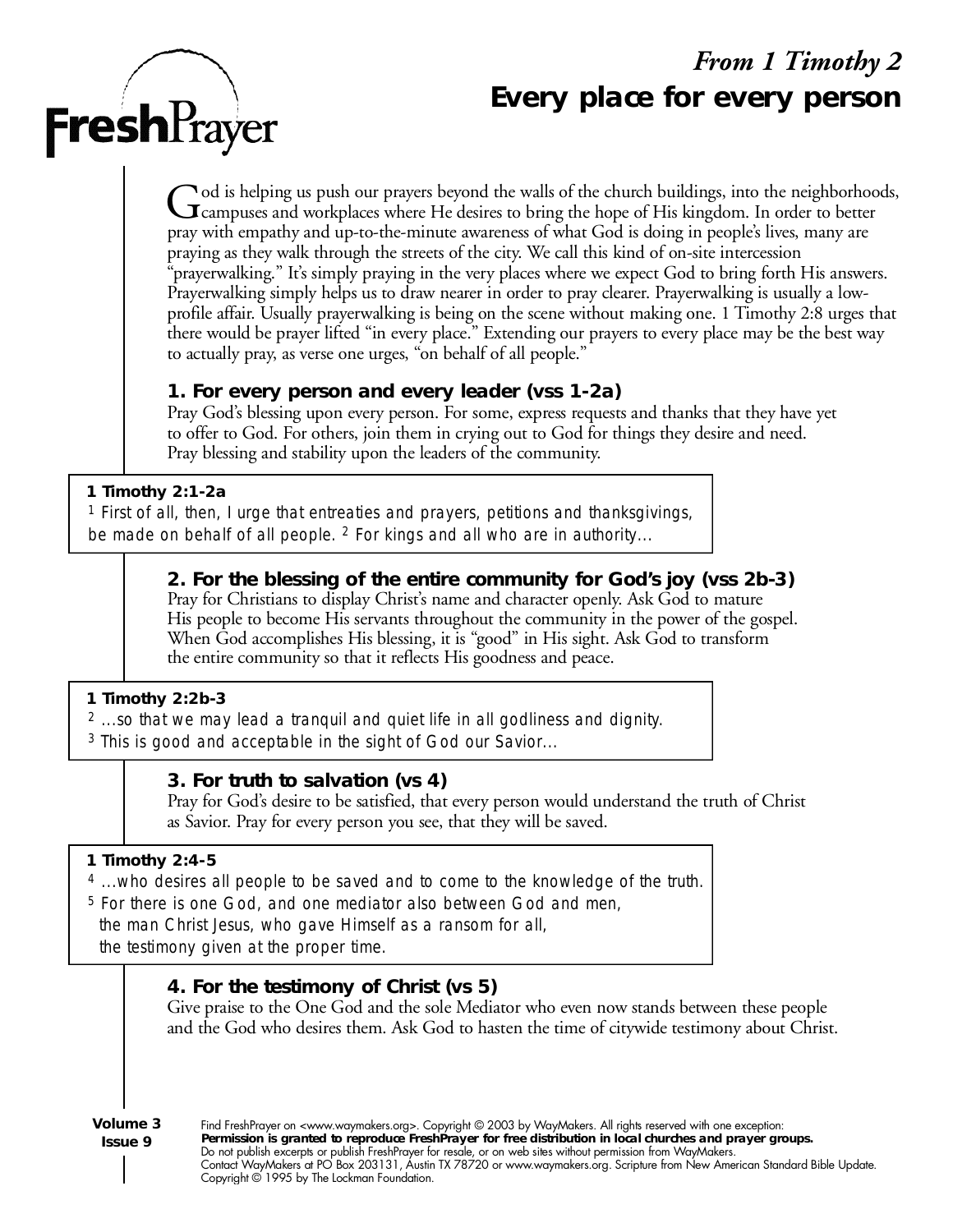

# **Leader's Guide** *From 1 Timothy 2* **Every place for every person**

### **Go for a prayerwalk: Lead the way in on-site intercession**

The most important feature of this issue of FreshPrayer is prayerwalking. This issue can be a helpful way to introduce the idea, or to reinvigorate neighborhood and workplace prayer with a short prayerwalk.

## **A special issue of FreshPrayer: A single sheet with material on both sides**

Print out all four pages of this file. The last two pages ("Prayerwalking" and "What to Pray: For those without a Shepherd") are designed to be copied on both sides of one sheet of paper, resulting in an easy-to-use prayerwalking guide.

#### How to use the participant's guide along with the prayerwalking guide

You'll notice that the prayer ideas found on the participant's guide are also found on the prayerwalking guide. One way to use these tools would be to distribute copies of the participant's guide for an opening round of discussion about praying for every person. Then distribute the prayerwalking guide as a way to introduce the idea of prayerwalking and to provide participants a way to carry prayer ideas at their fingertips as they prayer walk in small groups of two or three. You can't go wrong using the four steps found on the guide:

- **1. Form a Team.** You'll be most effective in groups of two or three.
- **2. Find a Territory.** Aim to cover a small part of a neighborhood in which you are gathered.
- **3. Follow a Topic.** Get your prayers rolling with the truths of 1 Timothy 2:1-7. Psalm 23 is a bonus for further efforts or meetings.
- **4. Finish with a Talk.** Always insist that participants re-gather after a prayerwalk to talk about their prayers and what they learned. You will instill confidence and boost further prayerwalking by this simple discipline of meeting to debrief.

# **About 1 Timothy 2: The "why-to's" along with the "what-to's "**

This passage has stimulated and sustained many prayers. We point out only a few of the many possible ways to pray through it. This passage not only helps people know what to pray. It can help them know why they are praying for the entire community.

The translation is adapted from New American Standard, and rendered in even more starkly literal ways. The Greek word often translated as "godliness" in verse two is actually a word that has to do with daily regimens of worship. It does not merely speak of high moral standards, (we usually think of "godliness" referring to correct or right behavior), the word has to do with a powerful God-oriented ordered life of worship and devoted obedience. The immediate context of verse three is completely given to worship language ("This is good and acceptable in the sight of God...). This means that our prayers fundamentally must pursue something lovely and desirable to God Himself. What would please Him most? His people shining in Christlike beauty and living in open devotion and obedience. Pray towards that! This is God's purpose, the "why-to's" of prayer, which powerfully inform us about what is important to pray.

**Volume 3 Issue 9**

Find FreshPrayer on <www.waymakers.org>. Copyright © 2003 by WayMakers. All rights reserved with one exception: Permission is granted to reproduce FreshPrayer for free distribution in local churches and prayer groups. Do not publish excerpts or publish FreshPrayer for resale, or on web sites without permission from WayMakers. Contact WayMakers at PO Box 203131, Austin TX 78720 or www.waymakers.org. Scripture from New American Standard Bible Update. Copyright © 1995 by The Lockman Foundation.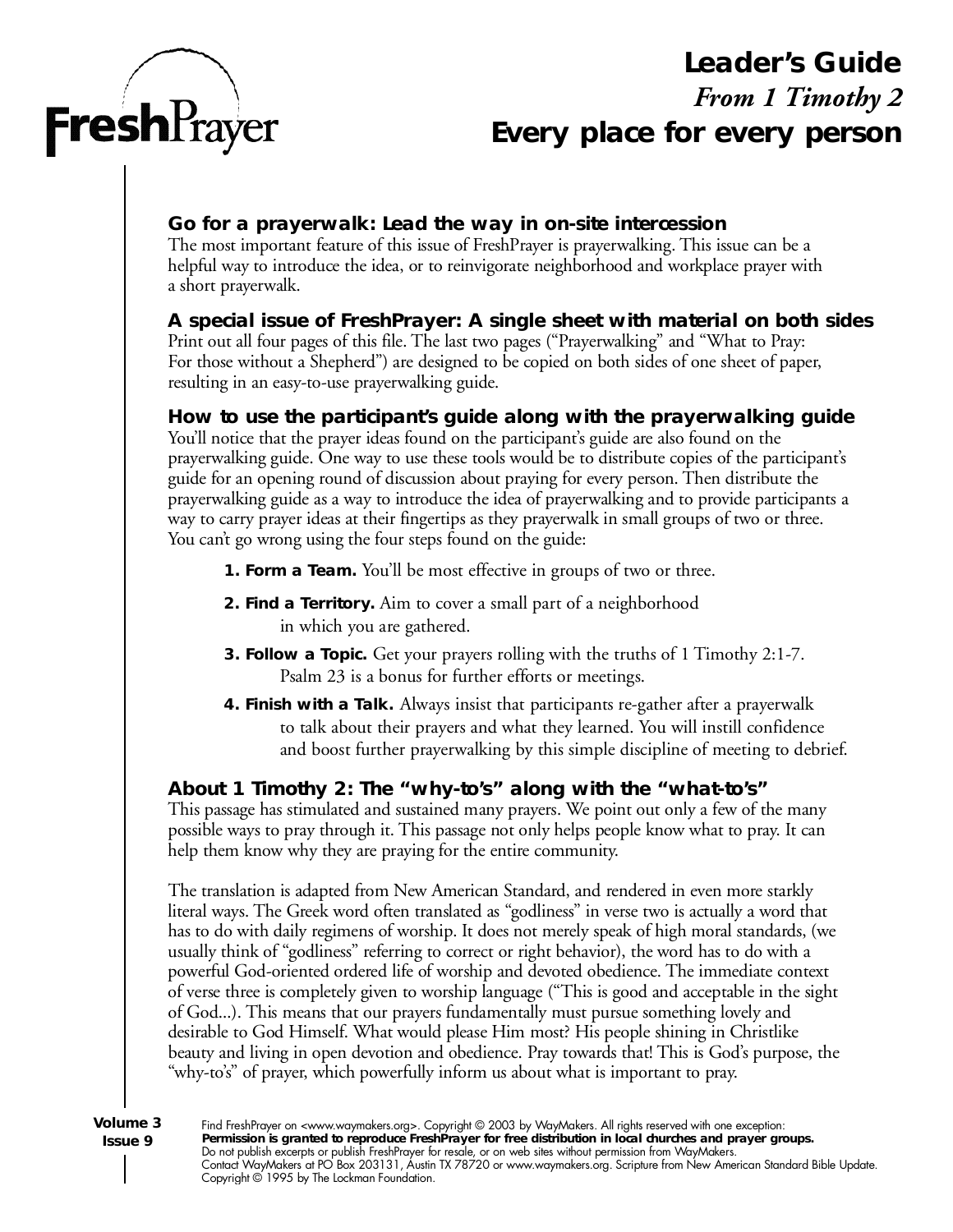| What to Say:                                                                                                                                                                                                                                            | How to Prayerwalk                                                    | Prayerwalking                                             |
|---------------------------------------------------------------------------------------------------------------------------------------------------------------------------------------------------------------------------------------------------------|----------------------------------------------------------------------|-----------------------------------------------------------|
| To those who ask what you are doing                                                                                                                                                                                                                     | 1. Form a Team                                                       |                                                           |
| "We are praying for God's blessing in Jesus" name for people living/working<br>near here. Is there any specific way that we might pray for you?"                                                                                                        | You'll be most effective in groups                                   | by Steve Hawthome                                         |
|                                                                                                                                                                                                                                                         | of two or three. It often helps for a                                | God is pressing us to bring our                           |
| To those who ask who you are<br>"We are concerned Christians from a variety of churches. Today we wanted to                                                                                                                                             | carload of five or six people to                                     | prayers beyond the walls of the                           |
| bring some of our prayers a little closer so that we might pray a little clearer."                                                                                                                                                                      | form two groups which work their                                     | church buildings, right into the                          |
| To those who may be open to your offer to pray for them                                                                                                                                                                                                 | way along particular streets.                                        | neighborhoods, campuses and                               |
| "Perhaps you are facing situations which defy human solution. We would be                                                                                                                                                                               | Find a Territory<br>$\overline{\mathsf{N}}$                          | workplaces where He desires to                            |
| happy to pray with you about any of your specific concerns. How can we pray<br>particularly for you?"                                                                                                                                                   | Aim to cover a small part of a                                       | bring the hope of His kingdom.                            |
|                                                                                                                                                                                                                                                         | specific neighborhood As you                                         | In order to better pray with the                          |
| You may have more to pray than you have to say (and we have plenty to say!).                                                                                                                                                                            | approach this area with sensitivity                                  | shepherd heart of God, we're<br>going to pray as we walk  |
| If you pray with people, pray briefly in the simplest, non-religious language<br>possible. Pray for their specific need and pray a blessing of God's love on their<br>life. Don't feel compelled to explain the gospel at this time. In fact, it may be | best way to cover it with prayer.<br>and wisdom, you'll discover the | through the streets of the city.                          |
| and give<br>more powerful in the long run for you to leave them with a blessing                                                                                                                                                                         | Follow a Topic<br>$\mathbf{u}$                                       | Praying On-Site With Insight                              |
| someone<br>God opportunity to bring an answer to your prayer. Ask God to send<br>who will introduce them to the joy of living as a follower of Christ.                                                                                                  | Get your prayers rolling by praying                                  | We call this kind of on-site                              |
|                                                                                                                                                                                                                                                         | along with scripture. Begin with                                     | intercession "prayerwalking." It's                        |
| What to Pray: Blessing and Truth for Every Person                                                                                                                                                                                                       | the truths of 1 Timothy 2:1-7                                        | simply praying in the very places                         |
| 1. For Every Person and Every Leader                                                                                                                                                                                                                    | and/or Psalm 23. Any biblical                                        | where we expect God to bring                              |
| First of all, then, I urge that entreaties and prayers, petitions and thanksgivings, be made on behalf of all people. For kings and all who are in authority                                                                                            | promise will help you pray with                                      | forth His answers. Prayerwalking                          |
|                                                                                                                                                                                                                                                         | hope and blessing. Don't carry                                       | simply helps us to draw nearer in                         |
| Pray God's blessing upon every person. For some, express requests and thanks that<br>they have yet to offer to God. For others, join them in crying out to God for things                                                                               | heavy Bibles. Carry this sheet or                                    | order to pray clearer                                     |
| they desire and need. Pray blessing and stability upon the leaders of the community.                                                                                                                                                                    | small portions of scripture.                                         | Praying with a Low Profile                                |
| 2. For God's People to Bless the Entire Community for God's Joy                                                                                                                                                                                         | Finish with a Talk                                                   | Prayerwalking is usually a                                |
| so that we may lead a tranquil and quiet life in all godliness and dignity                                                                                                                                                                              | After you're finished, talk about it.                                | 4<br>low-profile affair. Once in                          |
| This is good and acceptable in the sight of God                                                                                                                                                                                                         | What prayers should be prayed                                        | while, the prayers can be                                 |
| mature His people to become His servants throughout the community in the power<br>Pray for Christians to display Christ's name and character openly. Ask God to                                                                                         | again? When and where will you                                       | demonstrative, but usually                                |
| of the gospel. When God accomplishes His blessing, it is "good" in His sight. Ask                                                                                                                                                                       | prayerwalk next? How should you                                      | prayerwalking is being on the                             |
| God to transform the entire community so that it reflects His goodness and peace.                                                                                                                                                                       | watch for God's answers and bring<br>the good news? What acts of     | scene without making one                                  |
| our Savior, who desires all people to be saved and to come<br>3. For Truth to Salvation                                                                                                                                                                 | kindness or service is God giving                                    | Praying with High Hopes                                   |
| to the knowledge of the truth.                                                                                                                                                                                                                          | you to do? How can you bring this                                    | Pray with hope by dreaming of                             |
| Pray for God's desire to be satisfied, that every person would understand the                                                                                                                                                                           | kind of praying into your ongoing                                    | the good things that God desires                          |
| truth of Christ as Savior. Pray for every person you see, that they will be saved                                                                                                                                                                       | work in your home city?                                              | to do for the people you see.                             |
| For there is one God, and one mediator also between God and men,<br>4. For the Testimony of Christ                                                                                                                                                      | May your kingdom come                                                | Try to express what's in God's                            |
| the man Christ Jesus, who gave Himself as a ransom for all,                                                                                                                                                                                             |                                                                      | heart with your words. That's                             |
| $(1$ Timothy 2:1-7)<br>the testimony given at the proper time.                                                                                                                                                                                          | in this ZIP Code                                                     | what praying blessings is all<br>about: God's great love, |
| Give praise to the One God and the sole Mediator who even now stands<br>between these people and the God who desires them. Ask God to hasten                                                                                                            | as it is in heaven.                                                  | expressed in prayer by ordinary                           |
| the time of citywide testimony about Christ.                                                                                                                                                                                                            |                                                                      | people like us.                                           |